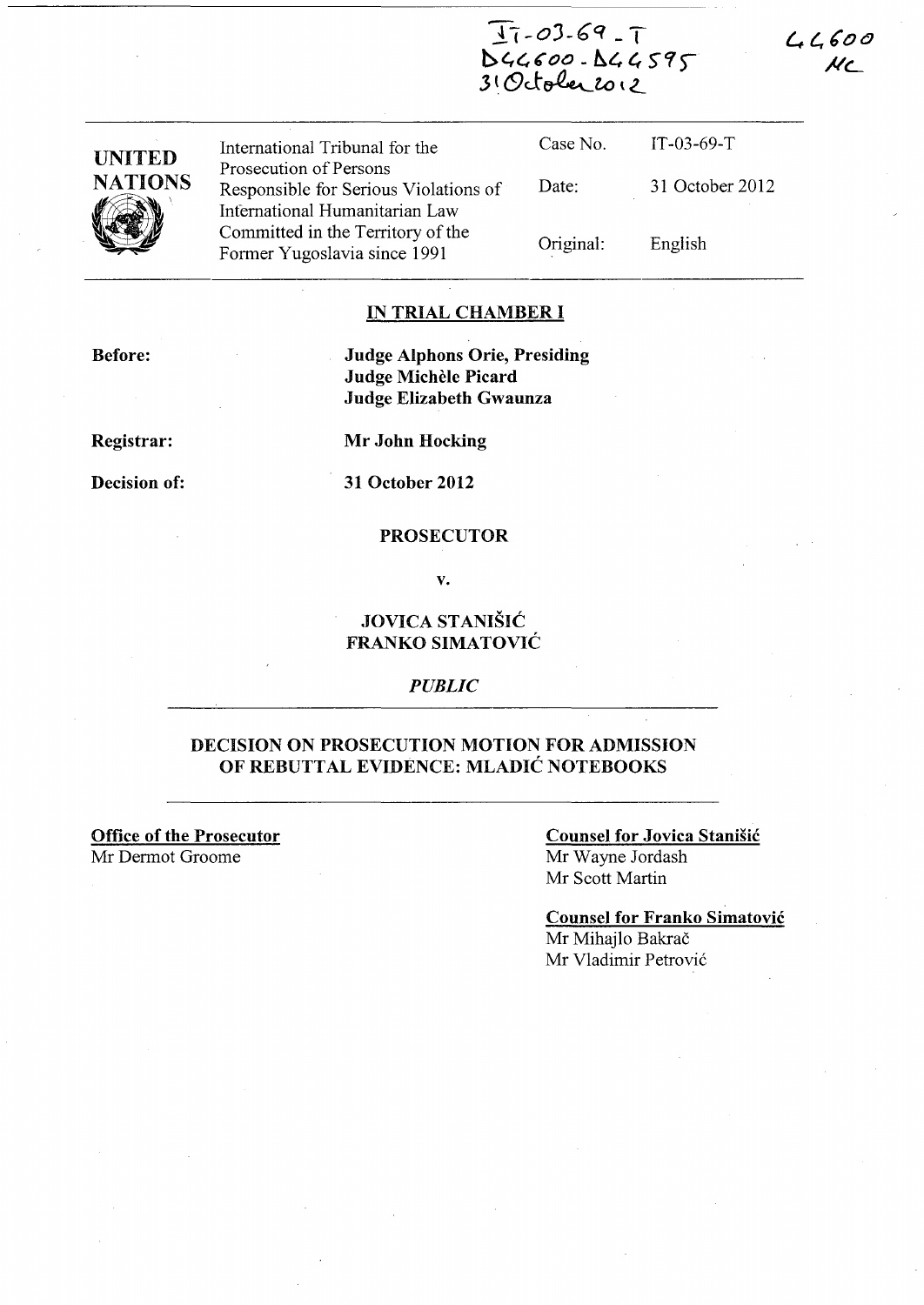## I. PROCEDURAL HISTORY

1. On 17 February 2012, the Stanisic Defence filed a motion seeking the admission of a total of 674 documents from the bar table ("Bar Table Motion").<sup>1</sup> On 23 May 2012, in its first decision on the Bar Table Motion ("First Bar Table Decision"), the Chamber denied without prejudice the admission of the notebooks allegedly written by Ratko Mladić ("Mladić Notebooks").<sup>2</sup> On 5 June 2012, the Stanišić Defence filed a motion re-tendering a number of documents previously denied admission, including excerpts from 17 of the Mladić Notebooks ("Bar Table Resubmission Motion").<sup>3</sup> On 4 June 2012, the Simatović Defence, in its second bar table motion, tendered excerpts from 17 of the Mladić Notebooks.<sup>4</sup> On 26 July 2012, the Chamber issued a decision in relation to the excerpts of the Mladic Notebooks as had been tendered by both the Simatovic and Stanišić Defence on 4 and 5 June 2012 respectively.<sup>5</sup> On 24 September 2012, the Prosecution filed a motion seeking admission of excerpts of the Mladic Notebooks as rebuttal evidence ("Excerpts") in relation to those excerpts admitted into evidence ("Motion").<sup>6</sup> On 3 October 2012, the Defence each requested the Chamber for an extension of time to respond to the Motion.<sup>7</sup> The Chamber granted this request by means of informal communication on 4 October 2012. On 15 October 2012, the Simatovic Defence filed its response ("Simatovic Response"), 8 as· did the Stanisic Defence ("Stanišić Response").<sup>9</sup>

# 11. SUBMISSIONS OF THE PARTIES

2. The Prosecution submits that a number of the Excerpts that were used in the examination of witness Milovanović, and which it had understood would be tendered by the Stanišić Defence, but were not, ought to now be admitted.<sup>10</sup> In relation to a number of other Excerpts the Prosecution

 $\mathbf{I}$ Stanišić Defence Motion for Admission of Documents through the Bar Table, (Confidential Annexes A, B and C), 17 February 2012.

<sup>2</sup>  First Decision on Stanišić Defence Bar Table Motion of 17 February 2012, 23 May 2012, paras 16-21.

 $\overline{\mathbf{3}}$ Stani§ic Defence Motion for Admission of Documents into Evidence through the Bar Table of Documents that were Denied Admission Without Prejudice, (Confidential Annex A), 5 June 2012. 4

Simatovic Defence Second Bar Table Motion, 4 June 2012.

<sup>5</sup> Decision on the Stanišić and Simatović Defence Bar Table Motions Regarding the Mladić Notebooks, 26 July 2012.

 $\epsilon$ Prosecution Motion for Admission of Rebuttal Evidence; Mladic Notebooks, 24 September 2012.

 $\overline{7}$ Urgent Stani§ic Defence Request for Extension of Time to File Responses to the Prosecution's Three Rebuttal Motions,3 October 2012; Defence Request for Additional Time to Respond, 3 October 2012. 8

Simatovic Defence Response to Prosecution Rebuttal Motions (Confidential Annexes 1-3), 15 October 2012.

<sup>9</sup>  Stani§ic Defence Response to Prosecution Motion for Admission of Rebuttal Evidence: Mladic Notebooks, 15 October 2012.

 $10$  Motion, paras 2, 14-18.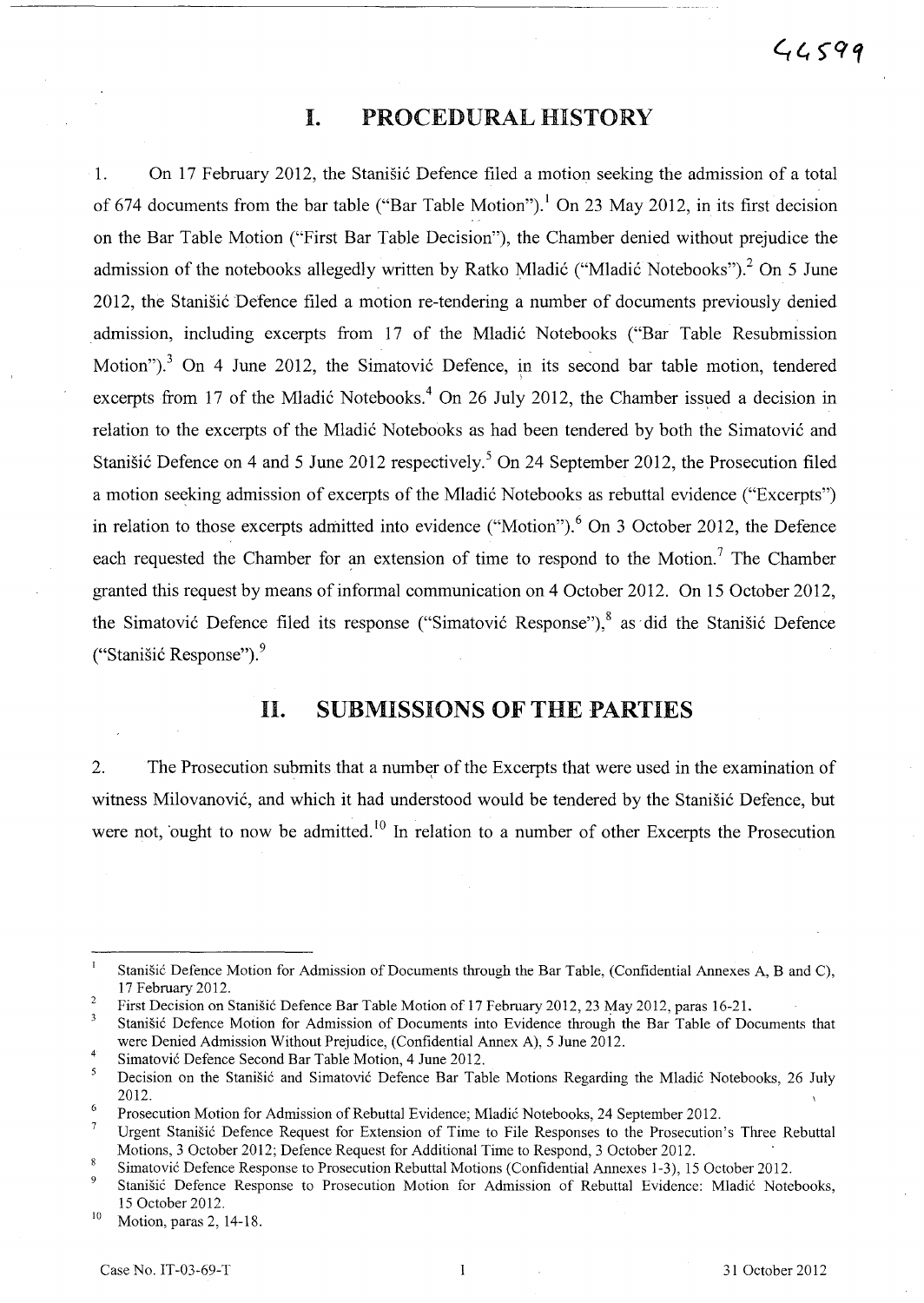submits that they rebut negative inferences, which the Defence seeks to draw from the Mladić Notebooks.<sup>11</sup> In response, the Simatović Defence contends that the Prosecution has not adequately

3. indicated which specific witness testimony or exhibits the Excerpts rebut and also contests the accuracy of the Prosecution's descriptions of them.<sup>12</sup> The Simatović Defence further suggests that the Prosecution failed to seek admission of the Excerpts previously and is now attempting to have them admitted by way of rebuttal evidence.<sup>13</sup> The Stanisic Defence argues that in relation to the documents seeking to rebut negative inferences, these relate to matters that were foreseeable and therefore fail to satisfy the legal test for the admission of rebuttal material.<sup>14</sup> The Stanišić Defence also argues that a number of the Excerpts are of limited probative value.<sup>15</sup>

# **Ill. APPLICABLE LAW**

4. The Chamber refers to the law as contained in its decision of 20 September 2012 regarding the admission of rebuttal evidence.<sup>16</sup>

## **IV. DISCUSSION**

5. The Chamber considers that the Motion comprises three distinct categories of documents. Category (a) contains Excerpts which relate to the testimony of witness Milovanović ("Milovanović Excerpts") (documents bearing Rule 65 *ter* nos 5599.1, 5600.1, 5600.2, 5600.3, 5601.1, 5606.1, and 5607.1); Category (b) contains Excerpts which purport to rebut negative inferences which both the Stanišić and Simatović Defence seek to draw from the Mladić Notebooks due to the absence of reference to either of the Accused ("Inference Excerpts"), (documents bearing Rule 65 *ter* nos 5595.1,5595.2,5595.3, and 5595.4) and; Category (c) consists of documents which purport to rebut negative inferences which the Stanišić Defence seeks to draw from the Mladić Notebooks due to the absence of the Accused Stanisic's phone number in them ("Phone Number Excerpts"), (documents bearing Rule 65 *ter* nos 5595.5, 5596.4, 6523.1, 6523.2, and 6523.3).

<sup>&</sup>lt;sup>11</sup> Motion, paras 19-31.

<sup>&</sup>lt;sup>12</sup> Simatović Response, Confidential Annex 1, p. 1.<br><sup>13</sup> Li4

 $\frac{13}{14}$  Ibid.

<sup>&</sup>lt;sup>14</sup> Stanišić Response, paras 13-17.

<sup>&</sup>lt;sup>15</sup> Stanišić Response, para. 18.<br><sup>16</sup> Decision on Presecution M.

<sup>16</sup> Decision on Prosecution Motion for Admission of Rebuttal Evidence Regarding Witness JF-057, 20 September 2012, paras 5-6.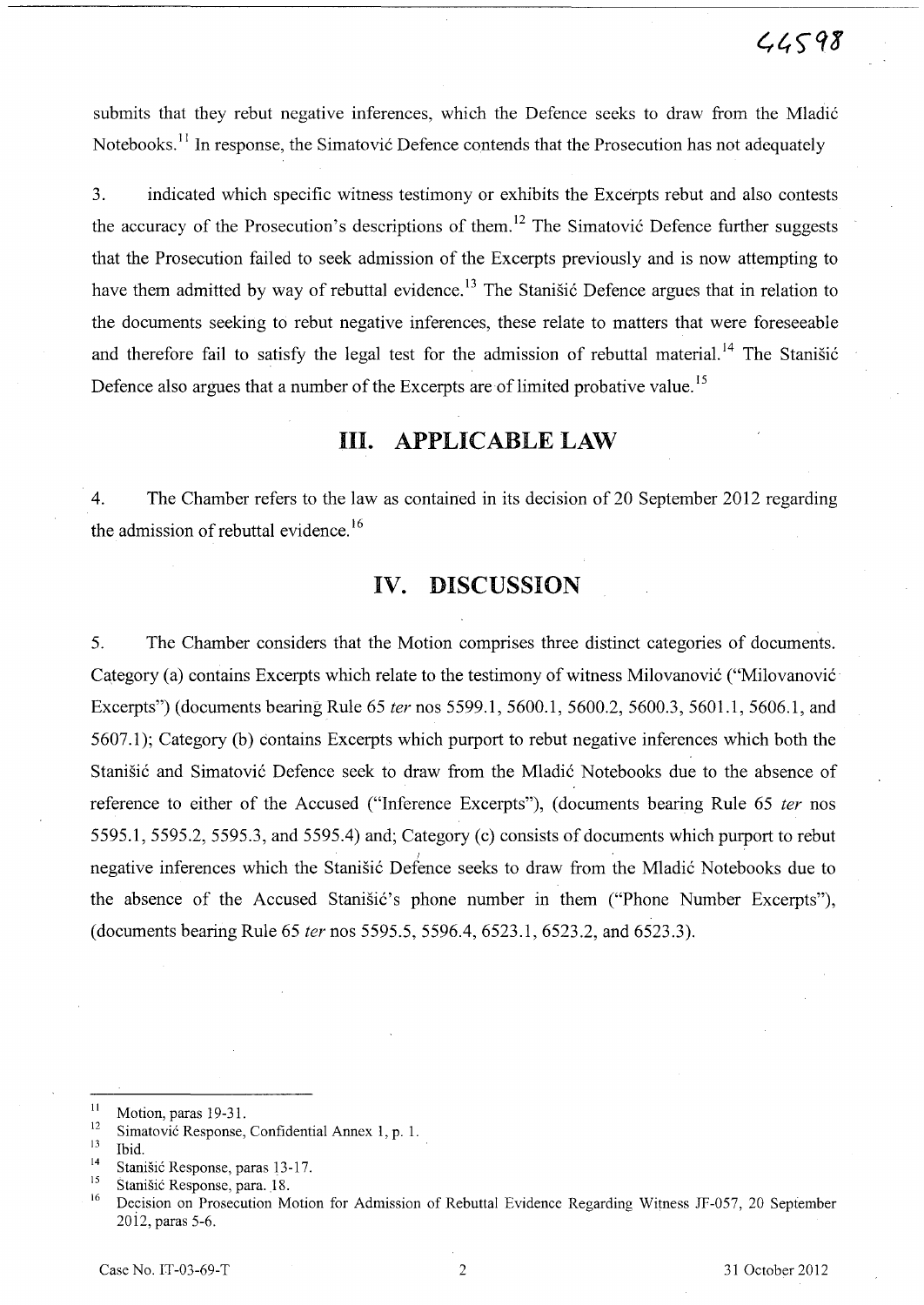#### *Categorv Ca): Milovanovic Excerpts*

6. The Chamber considers that the Milovanović Excerpts do not constitute rebuttal material. Rather, they are tendered in what the Prosecution describe as a "housekeeping matter" in order to have a "complete record" of witness Milovanović's evidence.<sup>17</sup> The Chamber notes that the Prosecution, rather than risking duplication of exhibits by tendering the Milovanović Excerpts during witness Milovanović's testimony, relied upon a submission by the Stanišić Defence to the effect that it would tender the entirety of the Mladić Notebooks.<sup>18</sup> On 12 December 2011, the Prosecution filed a submission attaching the Excerpts referred to during the testimony of witness Milovanović, although it did not formally tender them.<sup>19</sup> Thereafter, the Stanišić Defence tendered the notebooks in their entirety, including the Milovanović Excerpts, in the Bar Table Motion and their admission was subsequently denied by the Chamber in its First Bar Table Decision.<sup>20</sup> While, the preferred format would have been a Prosecution bar table motion re-tendering just the Milovanovi6 Excerpts, the Chamber considers that there is merit in the Prosecution's request and will consider the admissibility of the Milovanović Excerpts. The Chamber also notes that neither the Stanišić nor Simatović Defence object to their admission into evidence from the bar table.<sup>21</sup> The Chamber further considers that even if it would amount to varying the order of presentation of the evidence, it is in the interests of justice to permit the Prosecution to tender the Milovanović Excerpts at this stage of the proceedings.

7. The Chamber considers that each of the Milovanović Excerpts is probative and relevant. Furthermore, the documents have a sufficient connection to Milovanović's testimony to be tendered at this stage of the proceedings. The Chamber will therefore admit them into evidence.

#### *Category (Q): Inference Rebuttal Excerpts*

8. The Chamber considers that the Inference Rebuttal Excerpts are highly probative of a significant issue that arises directly out of Defence Evidence, namely the potential negative inference due to the absence of references to the Accused in certain portions of the Mladić Notebooks. Furthermore, the Chamber considers the Prosecution could not have reasonably foreseen that the Defence would tender a substantial amount of portions from the Mladic Notebooks

 $17$  Motion, para. 16.

 $^{18}$  T. 15358-15359; Motion, para. 14.

<sup>19</sup>Prosecution Submission of Mladic Notebook Excerpts Referenced During Recent Examination of Manojlo Milovanović, 12 December 2011.

<sup>&</sup>lt;sup>20</sup> First Bar Table Decision, paras, 21, 30.<br><sup>21</sup> Stanišić Defense Bername para 6

Stanišić Defence Response, para. 6.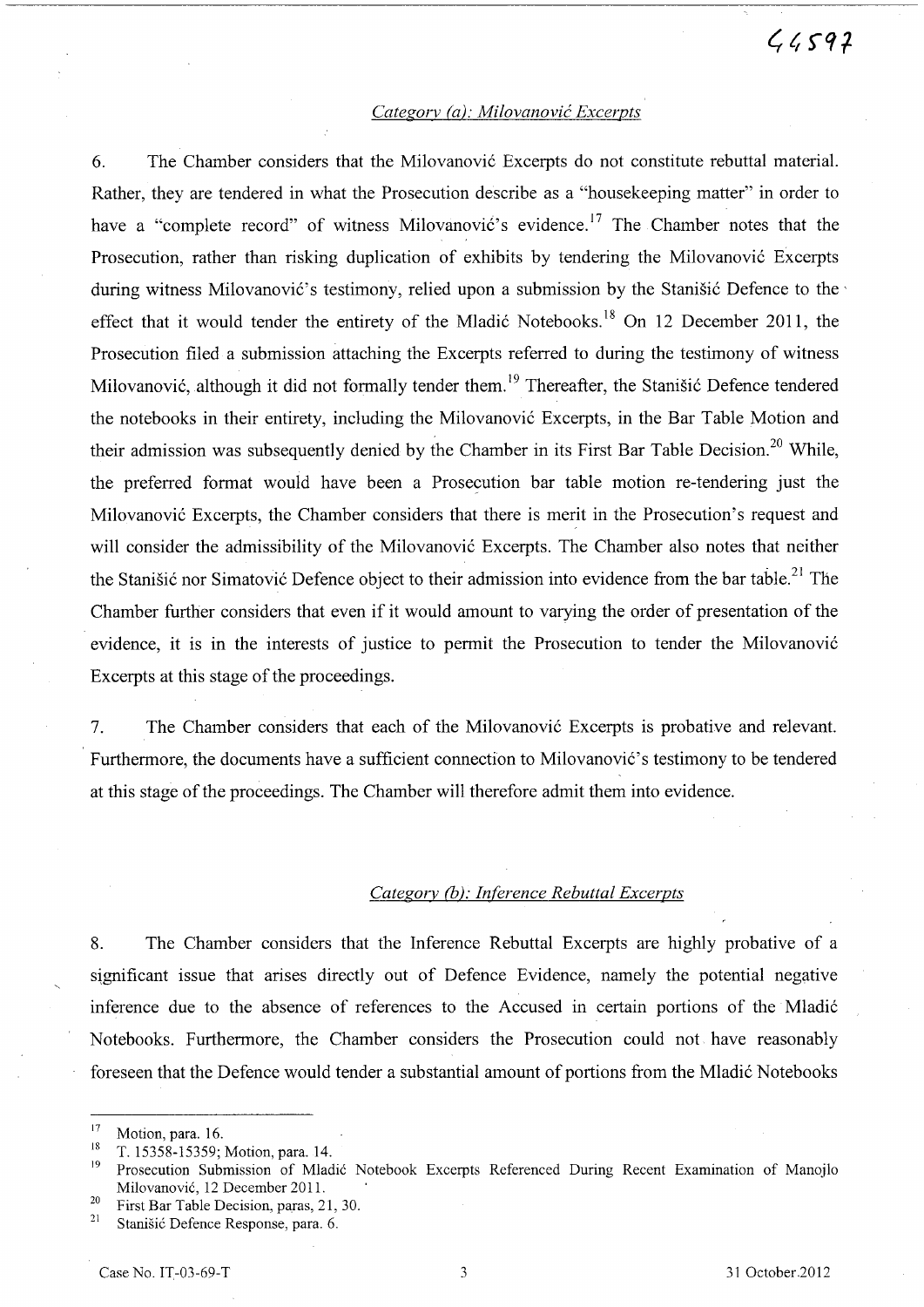in order to show a number of negative inferences. The Chamber considers it reasonable that, in going through voluminous Mladic Notebooks from which the Defence tendered a large number of extracts, the Prosecution should be allowed to tender a limited amount of extracts to rebut the inferences sought. Lastly, the Chamber finds that the Inference Rebuttal Excerpts satisfy the test under Rule 89 (C) and that the Prosecution has demonstrated how they fit into its case. The Chamber will therefore admit them into evidence.

#### *Categ01Y (c): Phone Number Excerpts*

9. The Prosecution tenders the Excerpts in this category in order to rebut the assertion by the Stanisic Defence that the phone number of the Accused Stanisic did not appear in the Mladic Notebooks.22 The Chamber considers that the material tendered by the Prosecution is highly probative of a significant issue, namely the potential negative inference due to the absence of the inclusion of the phone number of the Accused Stanisic in certain portions of the Mladic Notebooks. The Chamber further considers that the use of portions of the Mladic Notebooks in order to draw negative inferences is not something that the Prosecution could have reasonably anticipated. The Chamber further considers that the Phone Inference Rebuttal Excerpts satisfy the test under Rule 89 (C) and that the Prosecution has demonstrated how they fit into its case.

10. The Chamber notes however, that a translation has not been uploaded into eCourt in relation to the document bearing Rule 65 *ter* no. 6523.1. In the absence of a translation of this Excerpt, the Chamber is not in a position to properly assess its probative value, and will deny its admission into evidence from the bar table.

11. Therefore, each of the Phone Number Excerpts, save for the document bearing Rule 65 *ter*  no. 6523.1, will be admitted into evidence.

## **v. DISPOSITION**

12. For the foregoing reasons, the Chamber GRANTS the Motion **IN** PART, and

**<sup>22</sup> Bar Table Resubmission Motion, Confidential Annex A, pp. 179, 185, 190,206.**